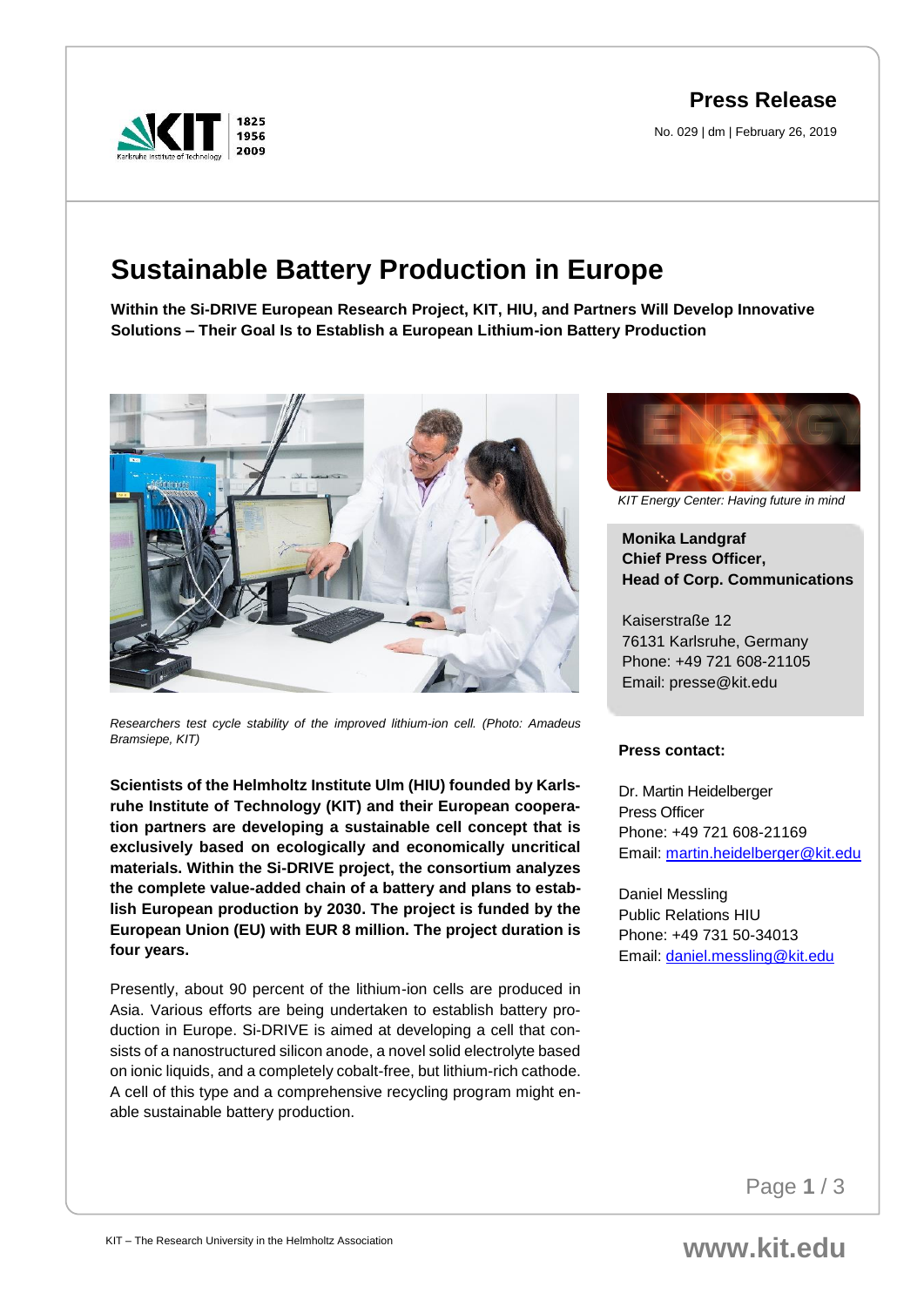

No. 029 | dm | February 26, 2019

"Our program is special, as we cover all steps of the value-added chain of a battery, from materials development to prototype cell fabrication to recycling," says Professor Stefano Passerini, Director of HIU. Within the project, his team will develop the novel, cobalt-free cathode material using uncritical elements, such as iron or aluminum. Cobalt is listed as a critical resource by the European Commission, as it is scarce and difficult to access geopolitically, which may cause supply shortages. Moreover, cobalt extraction in the Democratic Republic of the Congo – one of the main cobalt-exporting countries in the world – sometimes involves child labor and work under inhumane conditions. "In order to enhance energy density, we want to significantly increase the lithium content in the layered oxide cathode compared to conventional materials," Passerini adds.

Five project partners will draft a circular economy concept to identify further applications. One of the scenarios is to combine aged batteries of electric cars and reuse them as stationary storage systems. Sustainability also plays an important role for the anode and electrolyte concept. Eventually, a recycling rate above fifty percent is to be achieved. The nanostructures of the anode are designed to ensure long cycle stability thanks to an ideal geometry with high mass loads. Modeling serves to optimize the anode structure. Volume expansion and mechanical deformation are to be buffered in the best possible way, while maximum energy density is to be maintained. The newly developed solid electrolyte is based on ionic liquids that increase stability at high voltages, enhance safety, and ensure low flammability.

The project funded under the Horizon 2020 European Framework Program for Research and Innovation pools activities of 17 scientific and industry partners from eight countries. With the groups of Professor Arnulf Latz from the German Aerospace Center (DLR) and of Dr. Margret Wohlfahrt-Mehrens from the Baden-Württemberg Center for Solar Energy and Hydrogen Research (ZSW), two other partners of HIU are involved.

### **About the Helmholtz Institute Ulm (HIU)**

The HIU was established in January 2011 by Karlsruhe Institute of Technology (KIT), member of the Helmholtz Association, in cooperation with Ulm University. With the German Aerospace Center (DLR) and the Center for Solar Energy and Hydrogen Research Baden-Württemberg (ZSW), two other renowned institutions are involved in the HIU as associated partners. The international team of about 120



*17 science and industry institutions from eight countries cooperate under the EU-funded Si-DRIVE project. (Graphics: Si-DRIVE)*